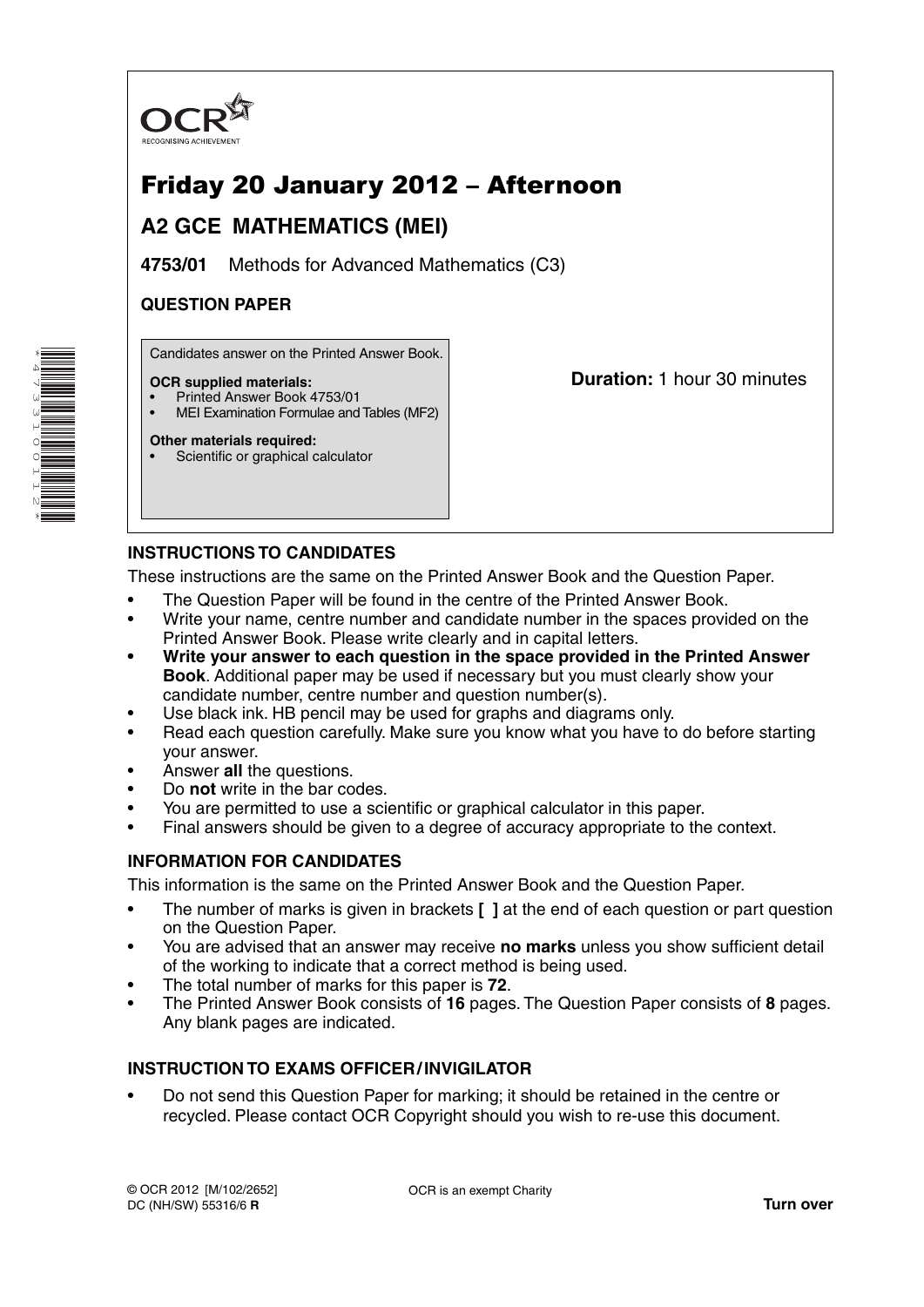#### **Section A** (36 marks)

**1** Differentiate  $x^2$  tan  $2x$ . **[3]** 

**2** The functions  $f(x)$  and  $g(x)$  are defined as follows.

$$
f(x) = \ln x, \qquad x > 0
$$

$$
g(x) = 1 + x^2, \quad x \in \mathbb{R}
$$

Write down the functions  $fg(x)$  and  $gf(x)$ , and state whether these functions are odd, even or neither. [4]

3 Show that 
$$
\int_0^{\frac{\pi}{2}} x \cos{\frac{1}{2}x} dx = \frac{\sqrt{2}}{2} \pi + 2\sqrt{2} - 4.
$$
 [5]

**4** Prove or disprove the following statement:

'No cube of an integer has 2 as its units digit.' **[2]**

**5** Each of the graphs of  $y = f(x)$  and  $y = g(x)$  below is obtained using a sequence of two transformations applied to the corresponding dashed graph. In each case, state suitable transformations, and hence find expressions for  $f(x)$  and  $g(x)$ .

 **(i)**



**[3]**

 **(ii)**



**[3]**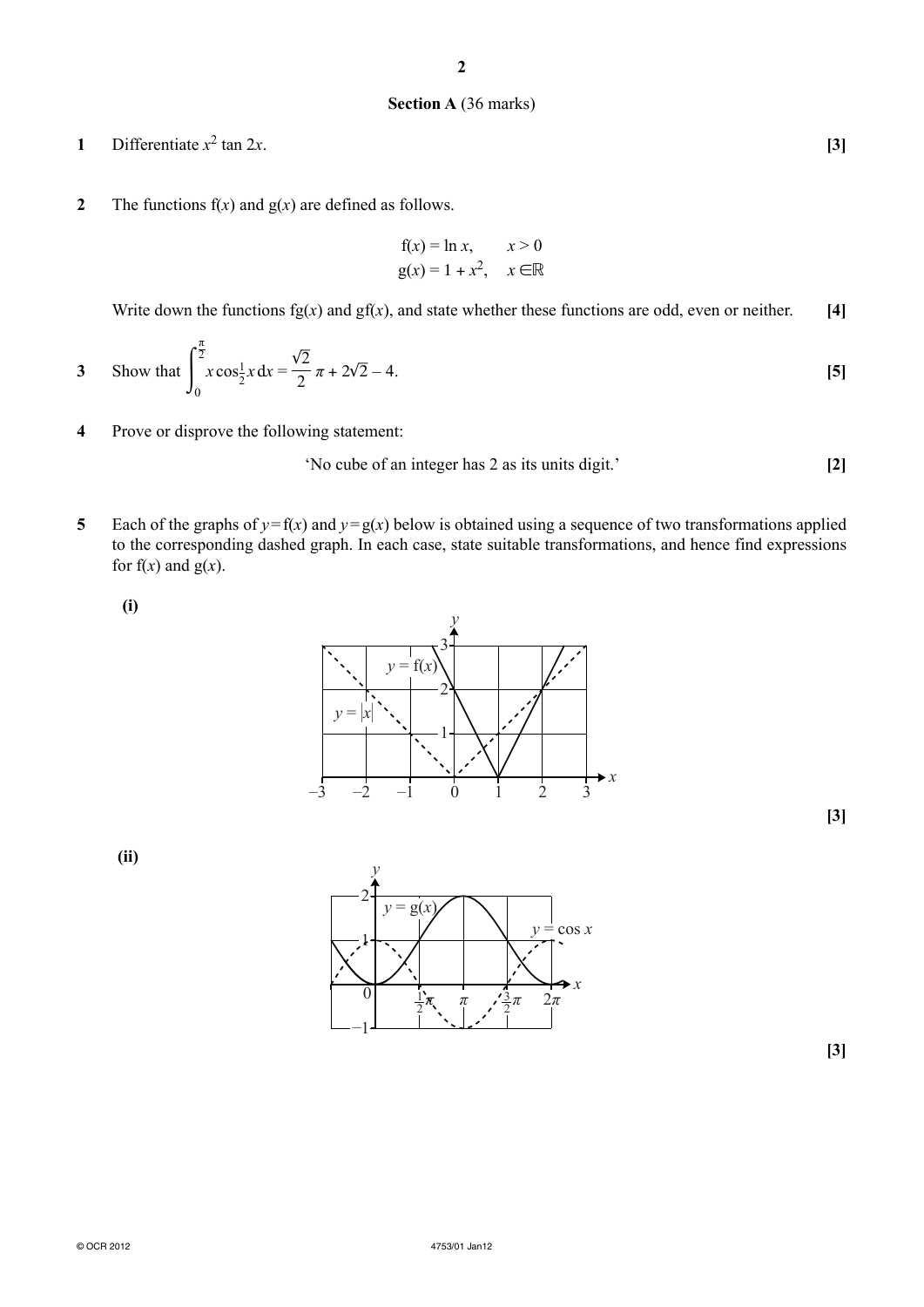**6** Oil is leaking into the sea from a pipeline, creating a circular oil slick. The radius *r* metres of the oil slick *t* hours after the start of the leak is modelled by the equation

$$
r = 20(1 - e^{-0.2t}).
$$

- **(i)** Find the radius of the slick when *t* = 2, and the rate at which the radius is increasing at this time. **[4]**
- **(ii)** Find the rate at which the area of the slick is increasing when  $t = 2$ . [4]
- **7** Fig. 7 shows the curve  $x^3 + y^3 = 3xy$ . The point P is a turning point of the curve.



**Fig. 7**

| [4] |
|-----|
|     |
|     |

 **(ii)** Hence find the exact *x*-coordinate of P. **[4]**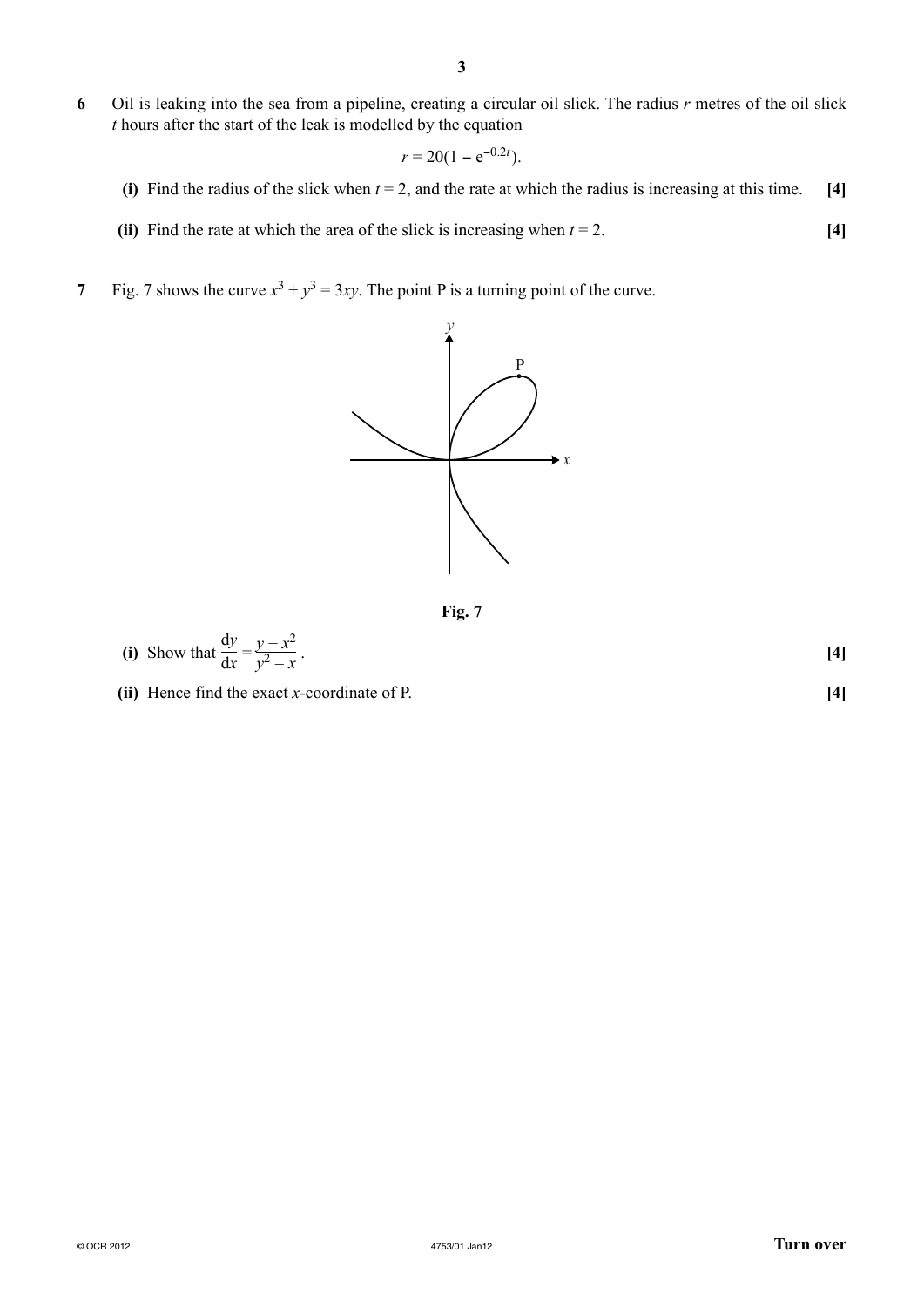#### **Section B** (36 marks)

**8** • Fig. 8 shows the curve  $y = \frac{x}{\sqrt{x-2}}$ , together with the lines  $y = x$  and  $x = 11$ . The curve meets these lines at P and Q respectively. R is the point (11, 11).



**Fig. 8**

- **(i)** Verify that the *x*-coordinate of P is 3. **[2]**
- **(ii)** Show that, for the curve, d*y*  $\frac{dy}{dx} = \frac{x-4}{2(x-2)}$  $\frac{x-4}{2(x-2)^{\frac{3}{2}}}$ .

Hence find the gradient of the curve at P. Use the result to show that the curve is **not** symmetrical about  $y = x$ . **[7]** 

**(iii)** Using the substitution  $u = x - 2$ , show that  $\int_{3}^{x}$ 11 3 *x x* − 2  $dx = 25\frac{1}{3}$ .

Hence find the area of the region PQR bounded by the curve and the lines  $y = x$  and  $x = 11$ . [9]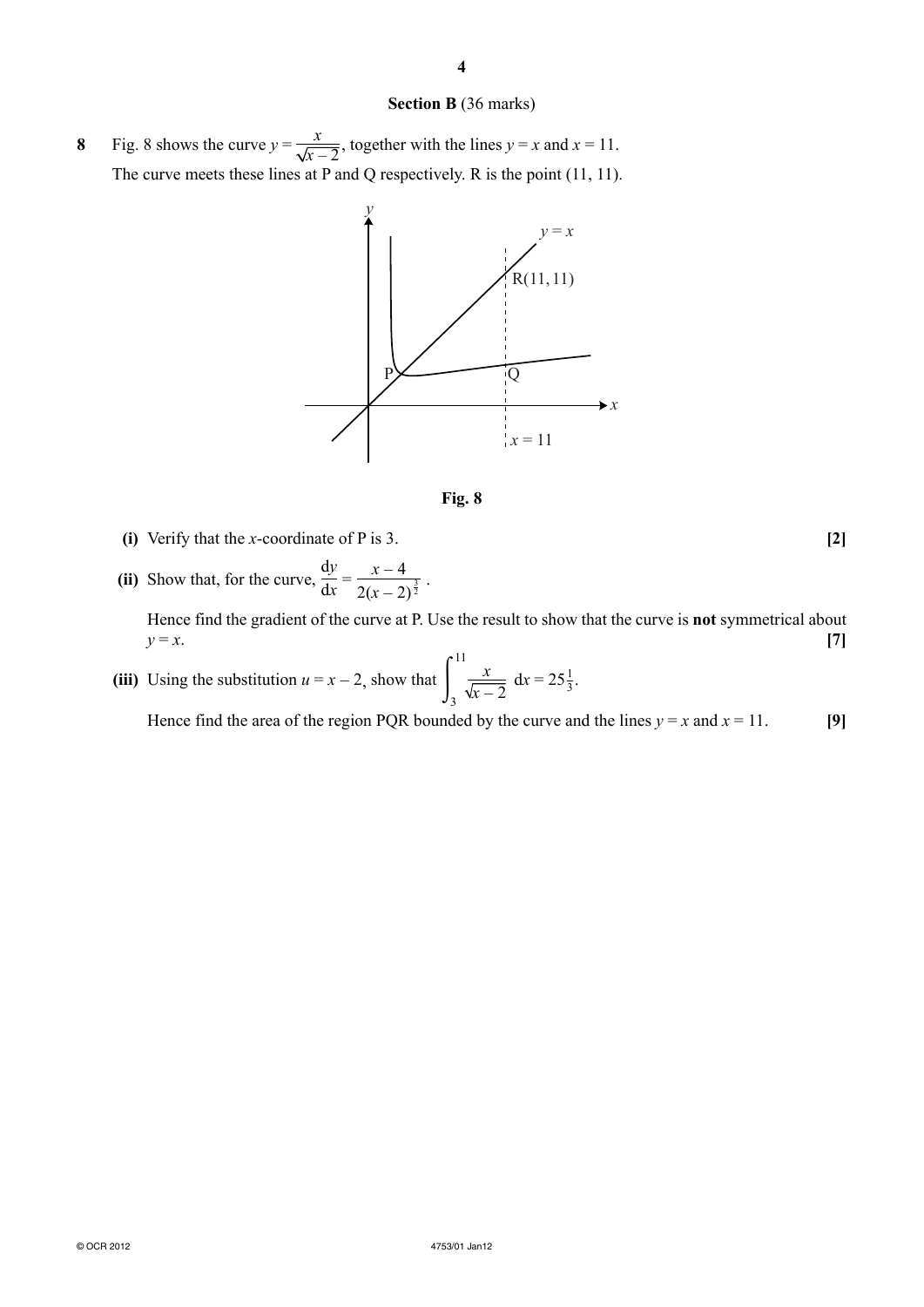**9** Fig. 9 shows the curves  $y = f(x)$  and  $y = g(x)$ . The function  $y = f(x)$  is given by

$$
f(x) = \ln\left(\frac{2x}{1+x}\right), \ x > 0.
$$

The curve  $y = f(x)$  crosses the *x*-axis at P, and the line  $x = 2$  at Q.



**Fig. 9**

 **(i)** Verify that the *x-*coordinate of P is 1.

Find the exact *y*-coordinate of Q. [2]

 **(ii)** Find the gradient of the curve at P. [Hint: use ln *a*  $\frac{a}{b} = \ln a - \ln b$ .] [4]

The function  $g(x)$  is given by

$$
g(x) = \frac{e^x}{2 - e^x}, \quad x < \ln 2.
$$

The curve  $y = g(x)$  crosses the *y*-axis at the point R.

**(iii)** Show that  $g(x)$  is the inverse function of  $f(x)$ .

Write down the gradient of  $y = g(x)$  at R. **[5]** 

(iv) Show, using the substitution  $u = 2 - e^x$  or otherwise, that  $\int_0^{\infty}$  $\ln \frac{4}{3}$  g(x) dx =  $\ln \frac{3}{2}$ .

Using this result, show that the exact area of the shaded region shown in Fig. 9 is  $\ln \frac{32}{27}$ . [Hint: consider its reflection in  $y = x$ .] [7]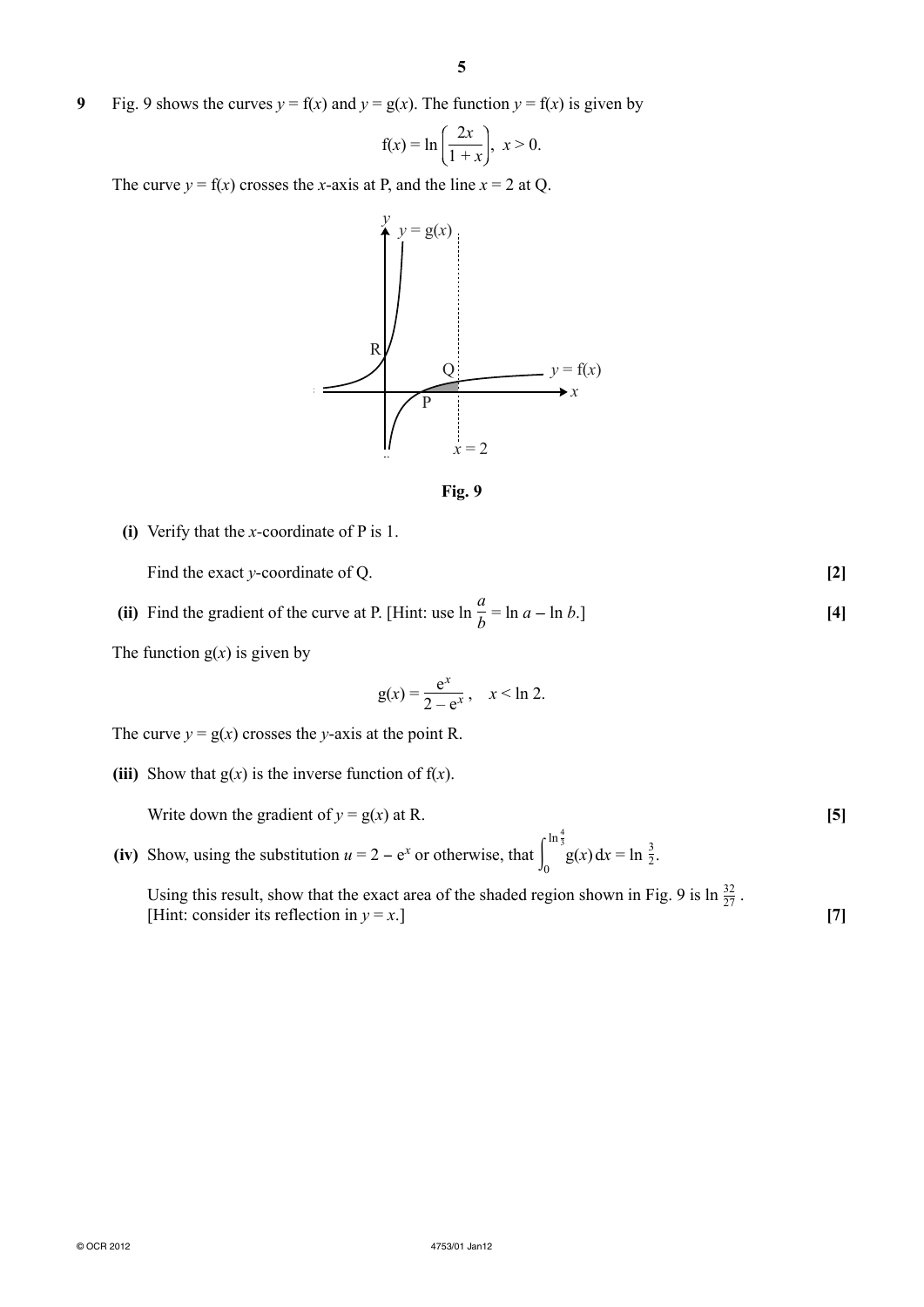### **BLANK PAGE**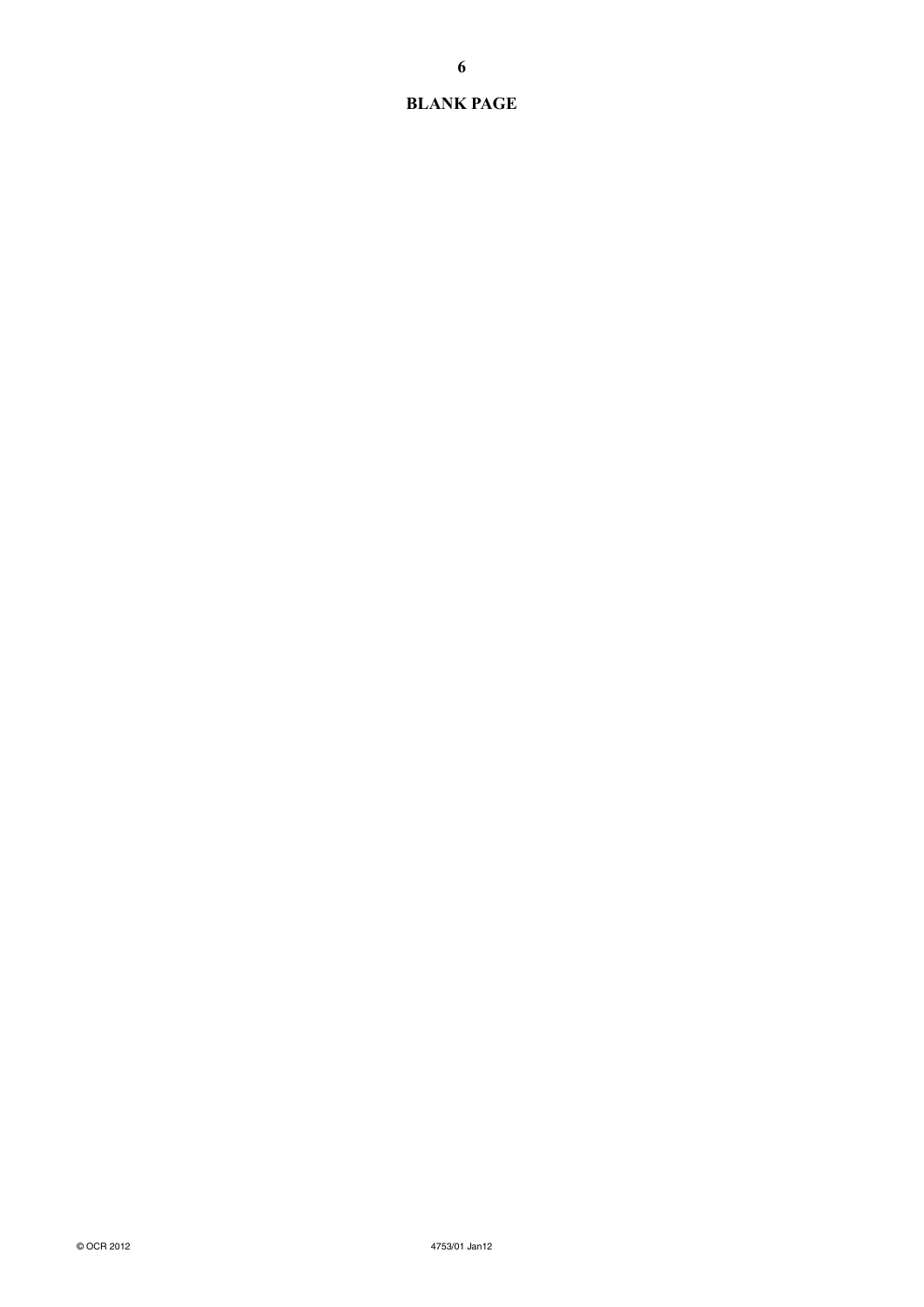### **BLANK PAGE**